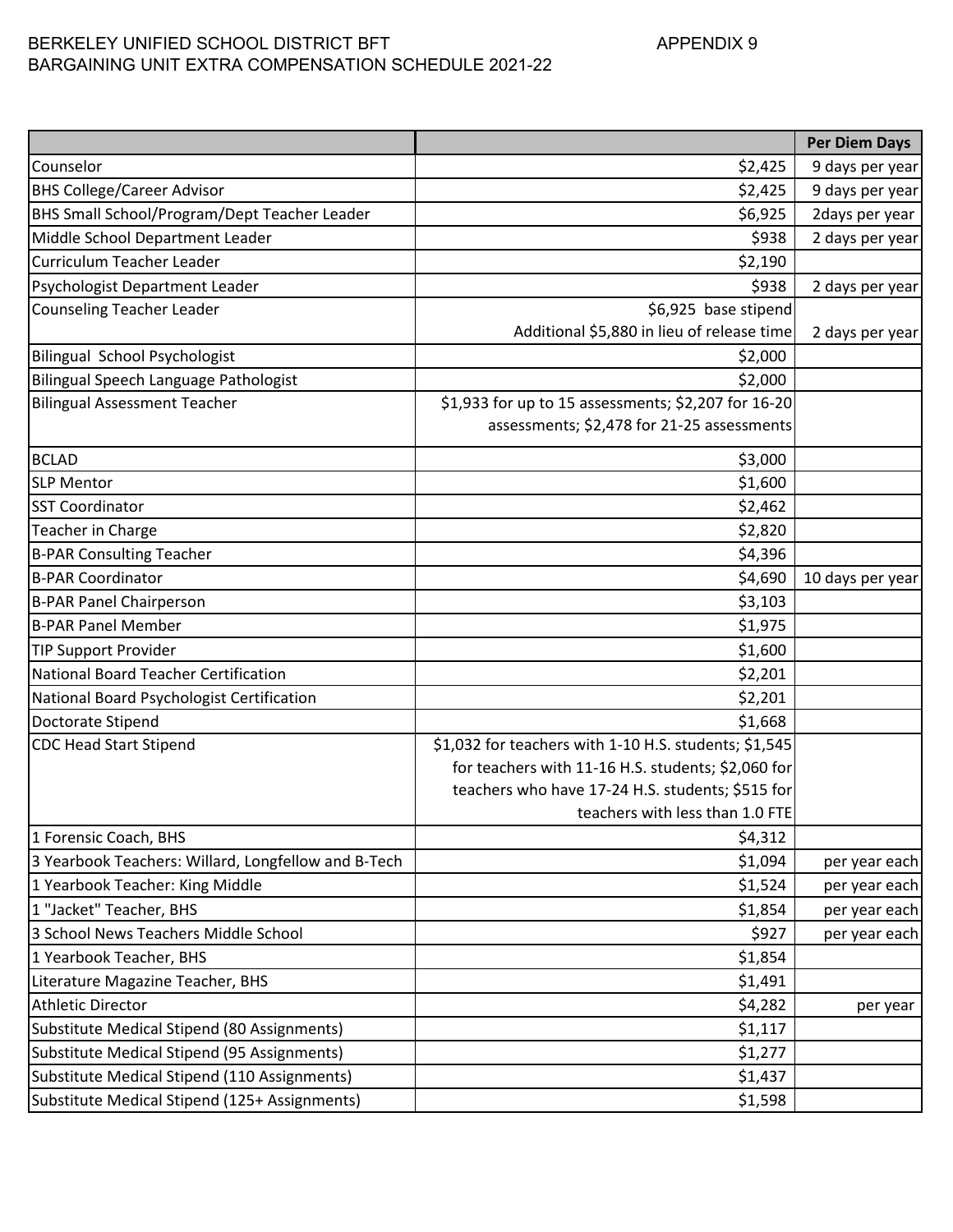## BERKELEY UNIFIED SCHOOL DISTRICT BFT APPENDIX 9 BARGAINING UNIT EXTRA COMPENSATION SCHEDULE 2021-22

| <b>VAPA STIPENDS*</b>                             |                 |
|---------------------------------------------------|-----------------|
| <b>Production Director, BHS</b>                   | \$927 - \$4,725 |
| Director of Lighting                              | \$927 - \$4,725 |
| <b>Technical Director</b>                         | \$927 - \$4,725 |
| Director Choreograhy                              | \$927 - \$4,725 |
| <b>Director Costume Production</b>                | \$927 - \$4,725 |
| Orchestra Director, BHS                           | \$927 - \$4,725 |
| <b>Vocal Music Director</b>                       | $$927 - $4,725$ |
| Conductor, BHS                                    | $$927 - $4,725$ |
| 1 Choral Music Teacher, BHS                       | \$927 - \$4,725 |
| 1 Pep Band/Concert Band Director, BHS             | \$927 - \$4,725 |
| 1 Afro-Haitian Dance Production Teacher, BHS      | \$927 - \$4,725 |
| 1 Dance Production Teacher, BHS                   | \$927 - \$4,725 |
| 1 Jazz Band Director, BHS                         | \$927 - \$4,725 |
| 3 Drama Teachers Middle                           | \$927 - \$4,725 |
| 1 Guitar Teacher, BHS                             | $$927 - $4,725$ |
| Interdisciplinary Art Exhibition Coordinator, BHS | \$927 - \$4,725 |
|                                                   |                 |

\* Minimum stipend of \$927 (equivalent to approximately 20 hours at \$45/hour) applies to all VAPA positions. Maximum stipend is \$4,725 (equivalent to 105 hours at \$45/hour). Site administrators will approve a performing arts plan and preapproved number of hours at the beginning of the year and reevaluate actual hours in the Spring.

1% Increase effective July 1, 2021 8/12/2021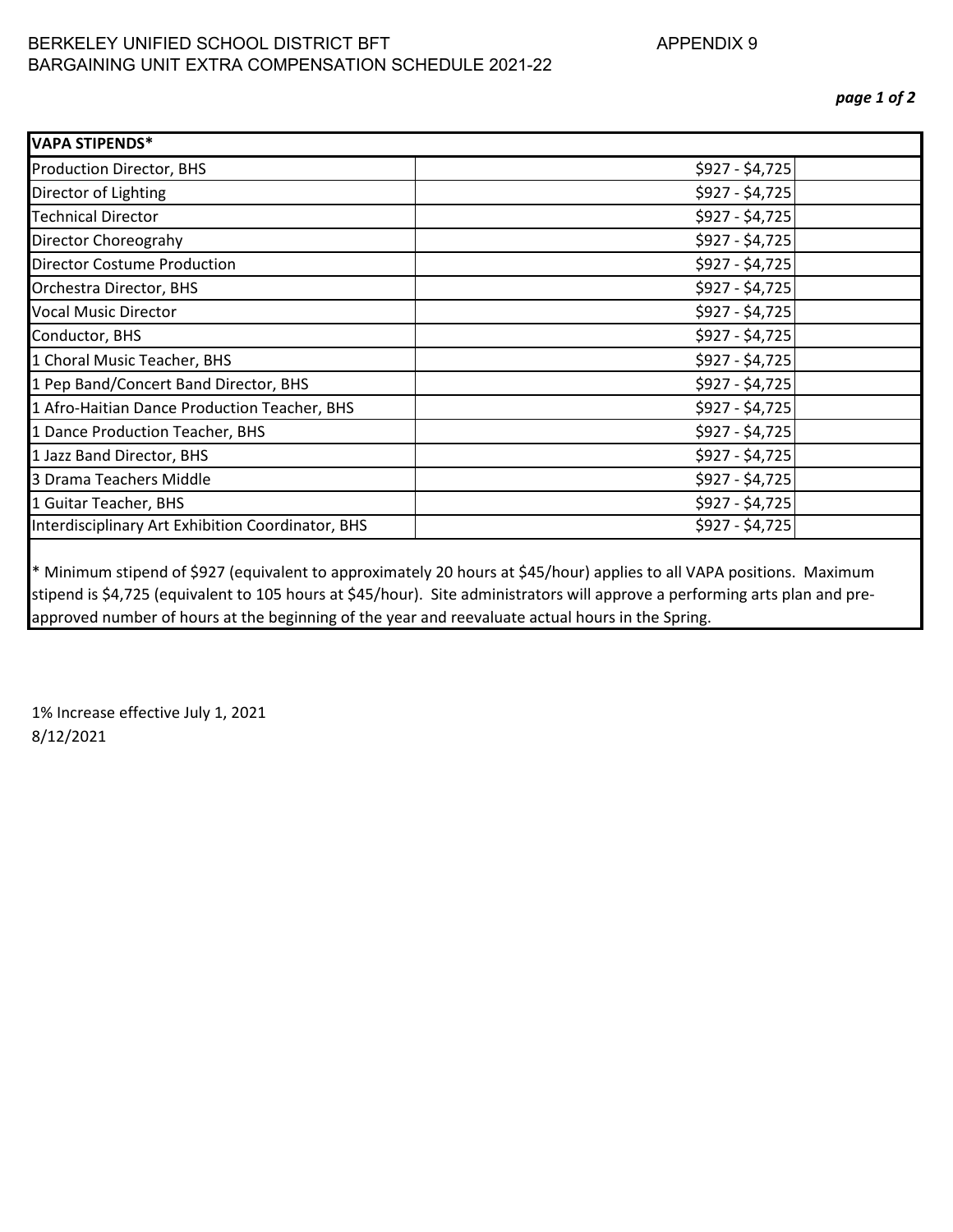## BFT 2021-2022 HOURLY/DAILY RATES APPENDIX 100 MHz

| APPENDIX 10 |  |
|-------------|--|
|-------------|--|

| Substitute Daily Rates                   |     | <b>Adult Teachers</b>             |       |  |
|------------------------------------------|-----|-----------------------------------|-------|--|
| Step One: 1-30 DAYS                      | 184 | <b>11-3 YRS</b>                   | 44.52 |  |
| Step Two: 31 DAYS+                       | 209 | $ 4-9$ YRS                        | 46.61 |  |
| Substitute Daily Rates (2021-2022 Only): |     | 10+ YRS                           | 48.81 |  |
| <b>Full Day</b>                          | 225 |                                   |       |  |
| <b>Half Day</b>                          | 113 | ADULT SCHOOL COORDINATOR: \$55.11 |       |  |

| <b>Adult Teachers</b>             |    |           |  |
|-----------------------------------|----|-----------|--|
| $1-3$ YRS                         | S. | 44.52     |  |
| 4-9 YRS                           | S. | 46.61     |  |
| $10+YRS$                          |    | $5$ 48.81 |  |
|                                   |    |           |  |
| ADULT SCHOOL COORDINATOR: \$55.11 |    |           |  |

| <b>Hourly Rates</b>           |    |         |
|-------------------------------|----|---------|
| K-12 TEACHING                 | Ŝ. | 41.84   |
| K-12 TEACHING (2021-22 Only)  | S. | 50.00   |
| <b>CURRICULUM DEVELOPMENT</b> |    | \$33.94 |
| <b>VAPA</b>                   | S  | 45.00   |
| NIGHT SCHOOL                  |    | 53.85   |

1% Increase effective July 1, 2021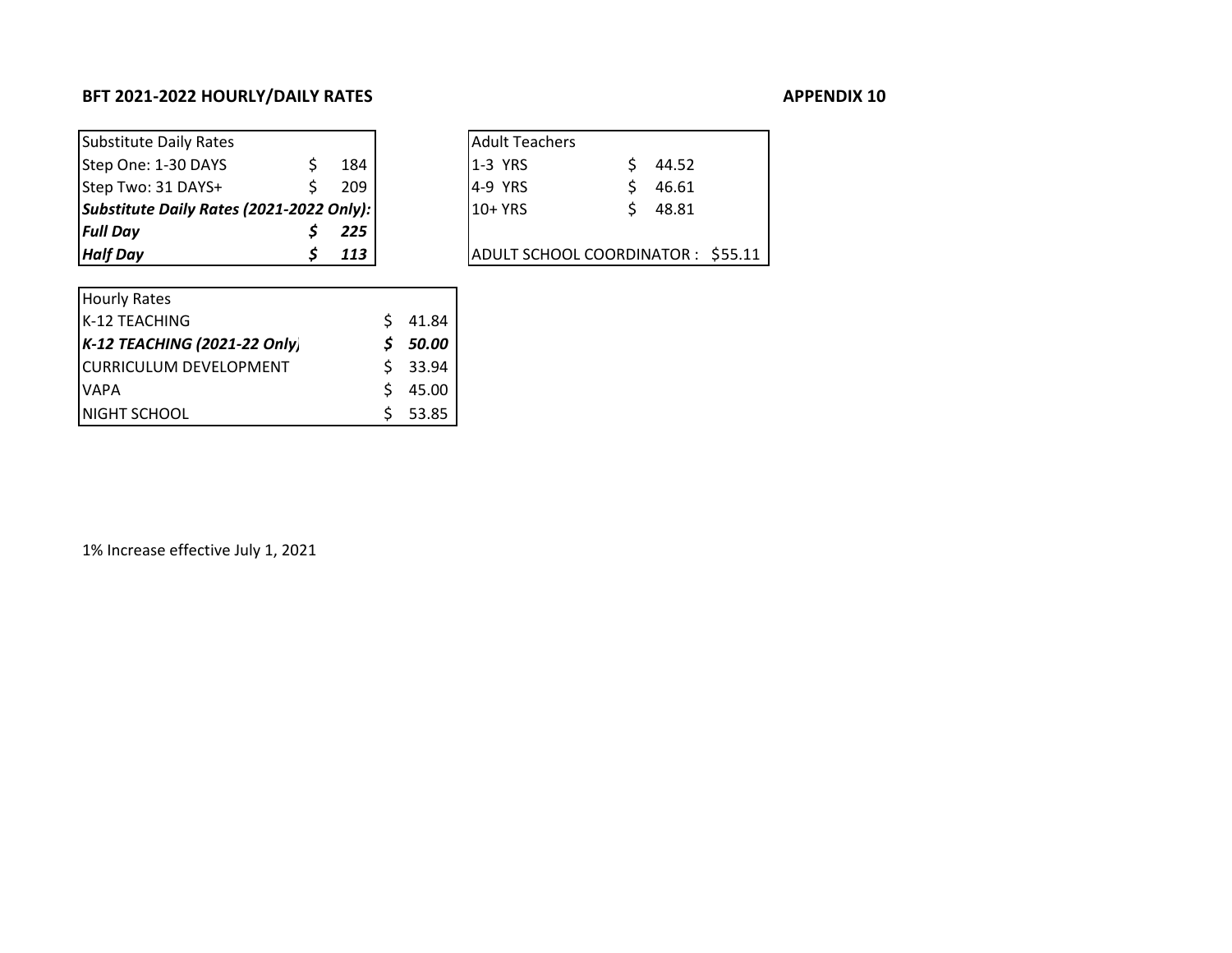### SALARY SCHEDULE 16, ELEMENTARY 185 DAYS

| <b>CLASS</b>            |               |              | Ш                             | Ш                               | Ш                     | Iш           | Ш            | lıv                | IV           | I۷           | I۷           | VI                   | VI              | VII                    | VII          |
|-------------------------|---------------|--------------|-------------------------------|---------------------------------|-----------------------|--------------|--------------|--------------------|--------------|--------------|--------------|----------------------|-----------------|------------------------|--------------|
|                         | BA*           | <b>Daily</b> | BA+24**                       | <b>Daily</b>                    | <b>BA+36</b>          | <b>BA+36</b> | <b>Daily</b> | MA or              | <b>Daily</b> | <b>BA+60</b> | <b>Daily</b> | <b>BA+72</b>         | <b>Daily</b>    | BA+84 ***              | <b>Daily</b> |
|                         |               | Rate         |                               | Rate                            |                       |              | Rate         | <b>BA+48</b>       | Rate         | BA+42 ***    | Rate         | BA+54 ***            | Rate            | BA+66***               | Rate         |
|                         |               |              |                               |                                 |                       |              |              |                    |              | <b>MA+12</b> |              | <b>MA+24</b>         |                 | MA+36                  |              |
| <b>STEPS</b>            |               |              |                               |                                 |                       |              |              |                    |              |              |              |                      |                 |                        |              |
| $\mathbf{1}$            | S<br>49,584   | \$268.02     | \$58,880                      |                                 | \$318.27 \$60,029     | \$60,590     | \$327.51     | \$62,348           | \$337.02     | 62,348<br>\$ | \$337.02     | \$.<br>62,348        | \$337.02        | \$<br>62,348           | \$337.02     |
| $\overline{\mathbf{2}}$ | S<br>49,584   | \$268.02     | \$60,590                      | \$327.51 \$61,771               |                       | \$62,348     | \$337.02     | \$64,154           | \$346.78     | S<br>64,154  | \$346.78     | <b>S</b><br>64,154   | \$346.78        | -S<br>64,154           | \$346.78     |
| 3                       | \$<br>51,355  | \$277.59     | \$62,348                      |                                 | \$337.02 \$63,560     | \$64,154     | \$346.78     | $$66,016$ \$356.84 |              | \$<br>67,932 | \$367.20     | <b>S</b><br>67,932   | \$367.20        | $\mathsf{S}$<br>67,932 | \$367.20     |
| 4                       | \$<br>52,888  | \$285.88     | \$64,154                      |                                 | \$346.78 \$65,405     | \$66,016     | \$356.84     | \$67,932           | \$367.20     | \$<br>69,900 | \$377.84     | \$<br>71,930         | \$388.81        | $\mathsf{S}$<br>71,930 | \$388.81     |
| 5                       | \$<br>54,465  | \$294.41     | \$64,154                      | \$346.78 \$67,303               |                       | \$67,932     | \$367.20     | \$69,900           | \$377.84     | \$<br>71,930 | \$388.81     | \$<br>74,015         | \$400.08        | \$<br>76,163           | \$411.69     |
| 6                       | S.<br>55,997  | \$302.69     | \$64,154                      |                                 | \$346.78 \$69,253     | \$69,900     | \$377.84     | \$71,930           | \$388.81     | \$<br>74,015 | \$400.08     | \$<br>76,161         | \$411.68        | \$<br>78,369           | \$423.62     |
| 7                       | \$.<br>56,830 | \$307.19     | \$64,154                      | \$346.78 \$69,253               |                       | \$69,900     | \$377.84     | \$74,015           | \$400.08     | \$<br>76,161 | \$411.68     | <b>S</b><br>78,369   | \$423.62        | \$<br>80,646           | \$435.92     |
| 8                       | \$57,589      | \$311.29     | \$64,154                      | $\frac{1}{5}$ 346.78 \$69,253   |                       | \$69,900     | \$377.84     | \$76,161           | \$411.68     | \$<br>78,369 | \$423.62     | \$.<br>80,646        | \$435.92        | \$.<br>82,983          | \$448.56     |
| 9                       | \$58,332      | \$315.31     | \$64,154                      | \$346.78 \$69,253               |                       | \$69,900     | \$377.84     | \$76,161           | \$411.68     | S<br>80,646  | \$435.92     | S<br>82,983          | \$448.56        | S.<br>85,387           | \$461.55     |
| 10                      | S.<br>59,100  | 5319.46      | \$64,782                      |                                 | \$350.17 \$69,253     | \$69,900     | \$377.84     | \$76,161           | \$411.68     | S<br>83,063  | \$448.99     | <b>S</b><br>85,471   | \$462.01        | S.<br>87,950           | \$475.41     |
| 11                      | \$59,789      | \$323.18     | \$65,471                      |                                 | \$353.90 \$69,736     | \$70,388     | \$380.48     | \$76,161           | \$411.68     | \$<br>85,554 | \$462.45     | S<br>88,034          | \$475.86        | S.<br>90,585           | \$489.65     |
| 12                      | S.<br>59,789  | \$323.18     | \$65,471                      |                                 | \$353.90 \$69,736     | \$70,388     | \$380.48     | \$76,161           | \$411.68     | S<br>88,123  | \$476.34     | <b>S</b><br>90,675   | \$490.14        | 93,304<br>S            | \$504.35     |
| 13                      | S.<br>59,789  |              | $ $323.18$$ $$65,471$         |                                 | \$353.90 \$69,736     | \$70,388     | \$380.48     | \$76,161           | \$411.68     | S<br>89,749  | \$485.13     | <b>S</b><br>92,304   | \$498.94        | S.<br>94,934           | \$513.16     |
| 14                      | 59,789        |              | $ $323.18$$ $$65,471$         |                                 | $ $353.90$ $ $69,736$ | \$70,388     | \$380.48     | \$76,161           | \$411.68     | \$<br>89,749 | \$485.13     | <b>S</b><br>92,304   | \$498.94        | $\mathsf{S}$<br>94,934 | \$513.16     |
| 15                      | \$61,222      | \$330.93     | \$66,903                      |                                 | \$361.64 \$71,155     | \$71,820     | \$388.22     | \$77,591           | \$419.41     | \$<br>91,378 | \$493.94     | \$.<br>93,930        | \$507.73        | \$<br>96,561           | \$521.95     |
| 16                      | \$61,222      | \$330.93     | \$66,903                      |                                 | \$361.64 \$71,155     | \$71,820     | \$388.22     | \$77,591           | \$419.41     | S<br>91,378  | \$493.94     | 93,930               | \$507.73        | \$.<br>96,561          | \$521.95     |
| 17                      | S.<br>62,563  | \$338.18     | \$68,243                      |                                 | \$368.88 \$72,484     | \$73,161     | \$395.46     | \$78,934           | \$426.67     | \$<br>93,003 | \$502.72     | <b>S</b>             | 95,558 \$516.53 | $\mathsf{S}$<br>98,188 | \$530.75     |
| 18                      | \$62,563      | \$338.18     | \$68,243                      | \$368.88 \$72,484               |                       | \$73,161     | \$395.46     | \$78,934           | \$426.67     | \$<br>93,003 | \$502.72     | <b>S</b><br>95,558   | \$516.53        | \$<br>98,188           | \$530.75     |
| 19                      | \$63,994      | \$345.91     | \$69,674                      | \$376.62 \$73,671               |                       | \$74,360     | \$401.95     | \$80,363           | \$434.39     | 94,633<br>S  | \$511.53     | S<br>97,186          | \$525.33        | \$.<br>99,812          | \$539.52     |
| 20                      | \$63,994      | \$345.91     | \$69,674                      | $\frac{1}{2}$ \$376.62 \$73,902 |                       | \$74,593     | \$403.21     | \$80,363           | \$434.39     | S<br>94,633  | \$511.53     | <b>S</b><br>97,186   | \$525.33        | -S<br>99,812           | \$539.52     |
| 21                      | \$63,994      | \$345.91     | \$69,674                      | \$376.62 \$73,902               |                       | \$74,593     | \$403.21     | \$80,363           | \$434.39     | \$<br>96,256 | \$520.30     | \$.<br>98,813        | \$534.12        | \$101,442              | \$548.34     |
| 22                      | \$63,994      | \$345.91     | \$69,674                      | \$376.62 \$73,902               |                       | \$74,593     | \$403.21     | \$80,363           | \$434.39     | \$<br>96,256 | \$520.30     | Ś<br>98,813          | \$534.12        | \$101,442              | \$548.34     |
| 23                      | \$63,994      | \$345.91     | $$69,674$ $$376.62$ $$73,902$ |                                 |                       | \$74,593     | \$403.21     | \$80,363           | \$434.39     | \$<br>97,886 | \$529.11     | $$100,438$ $$542.91$ |                 | \$103,069              | \$557.13     |

**\* Entry column for teachers with Emergency/Pre-Intern/Intern Credentials**

**\*\* Minimum entry column for teachers with Clear/Preliminary Credentials**

**\*\*\* Includes MA**

\*\*\*\* 18 units must have been earned after 9/1/81 1/2021

**Doctorate stipend \$1,628**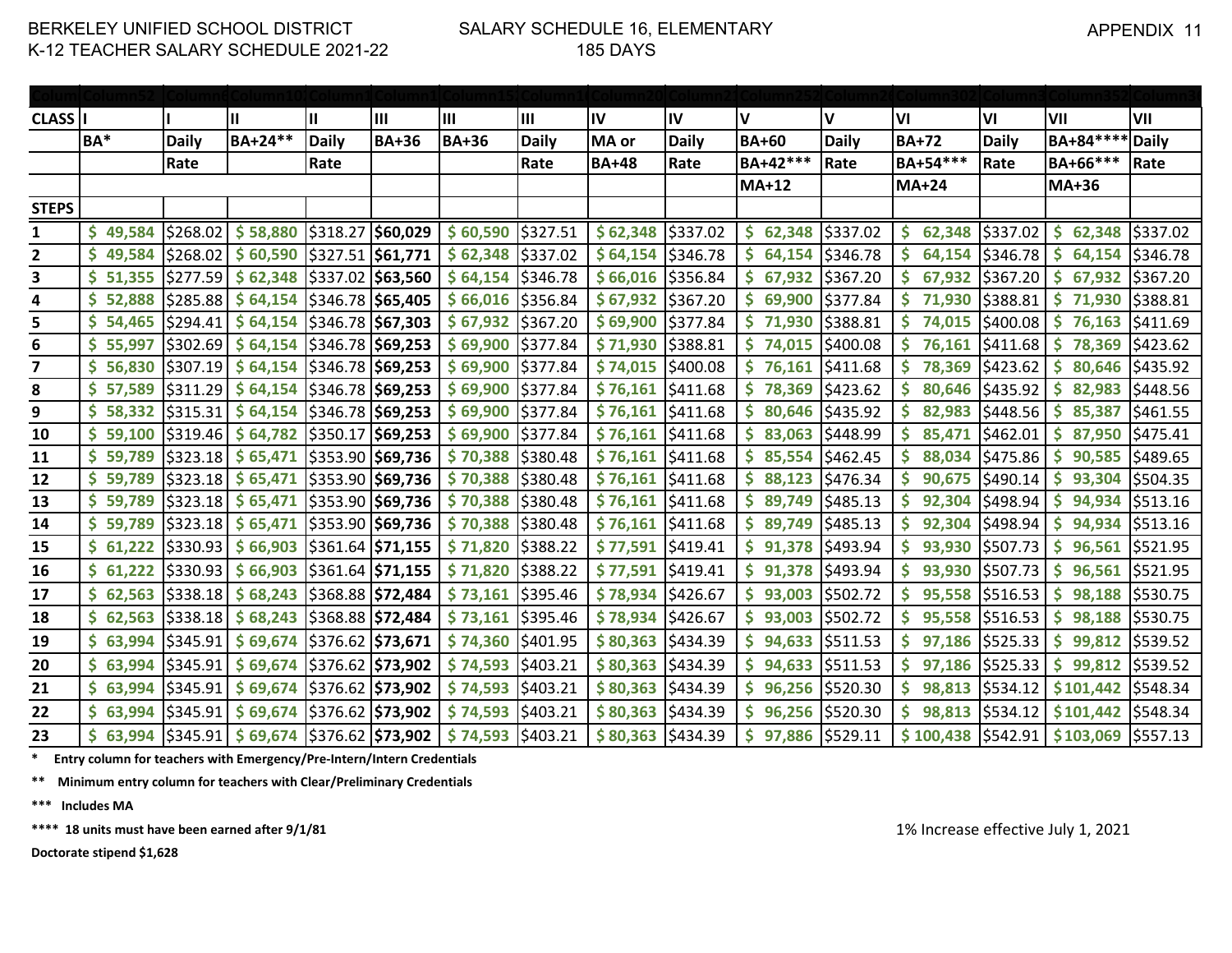# SALARY SCHEDULE 17 MIDDLE AND HIGH SCHOOL-184 DAYS

| <b>CLASS</b> |          |              | Ш                   | Ш            | Ш            | III          | IV           | IV           | V                              | V            | VI                   | VI           | VII                | VII             |
|--------------|----------|--------------|---------------------|--------------|--------------|--------------|--------------|--------------|--------------------------------|--------------|----------------------|--------------|--------------------|-----------------|
|              | BA*      | <b>Daily</b> | BA+24**             | <b>Daily</b> | <b>BA+36</b> | <b>Daily</b> | MA or        | <b>Daily</b> | <b>BA+60</b>                   | <b>Daily</b> | <b>BA+72</b>         | <b>Daily</b> | BA+84 ****         | <b>Daily</b>    |
|              |          | Rate         |                     | Rate         |              | Rate         | <b>BA+48</b> | Rate         | BA+42**                        | Rate         | BA+54 ***            | Rate         | BA+66***           | Rate            |
|              |          |              |                     |              |              |              |              |              | $MA+12$                        |              | <b>MA+24</b>         |              | <b>MA+36</b>       |                 |
| <b>STEPS</b> |          |              |                     |              |              |              |              |              |                                |              |                      |              |                    |                 |
| 1            | \$49,584 | \$269.48     | \$58,880            | \$320.00     | \$60,590     | \$329.29     | \$62,348     | \$338.85     | \$62,348                       | \$338.85     | $$62,348$ $$338.85$  |              | \$.                | 62,348 \$338.85 |
| $\mathbf{2}$ | \$49,584 | \$269.48     | \$60,590            | \$329.29     | \$62,348     | \$338.85     | \$64,154     | \$348.66     | \$64,154                       | \$348.66     | $$64,154$ $$348.66$  |              | <b>S</b><br>64,154 | \$348.66        |
| 3            | \$51,355 | \$279.10     | \$62,348            | \$338.85     | \$64,154     | \$348.66     | \$66,016     | \$358.78     | \$67,932                       | \$369.20     | \$67,932             | \$369.20     | \$<br>67,932       | \$369.20        |
| 4            | \$52,888 | \$287.43     | \$64,154            | \$348.66     | \$66,016     | \$358.78     | \$67,932     | \$369.20     | \$69,900                       | \$379.89     | \$71,930             | \$390.92     | \$<br>71,930       | \$390.92        |
| 5            | \$54,465 | \$296.01     | \$64,154            | \$348.66     | \$67,932     | \$369.20     | \$69,900     | \$379.89     | \$71,930                       | \$390.92     | $$74,015$ $$402.26$  |              | <b>S</b><br>76,163 | \$413.93        |
| 6            | \$55,997 | \$304.33     | \$64,154            | \$348.66     | \$69,900     | \$379.89     | \$71,930     | \$390.92     | \$74,015                       | \$402.26     | \$76,161             | \$413.92     | \$<br>78,369       | \$425.92        |
| 7            | \$56,830 | \$308.86     | \$64,154            | \$348.66     | \$69,900     | \$379.89     | \$74,015     | \$402.26     | \$76,161                       | \$413.92     | 78,369<br>\$.        | \$425.92     | <b>S</b><br>80,646 | \$438.29        |
| 8            | \$57,589 | \$312.98     | $$64,154$ \$348.66  |              | \$69,900     | \$379.89     | \$76,161     | \$413.92     | \$78,369                       | \$425.92     | $$80,646$ $$438.29$  |              | <b>S</b><br>82,983 | \$450.99        |
| 9            | \$58,332 | \$317.02     | \$64,154            | \$348.66     | \$69,900     | \$379.89     | \$76,161     | \$413.92     | \$80,646                       | \$438.29     | $$ 82,983$ $$450.99$ |              | <b>S</b><br>85,387 | \$464.06        |
| 10           | \$59,100 | \$321.20     | \$64,782            | \$352.08     | \$69,900     | \$379.89     | \$76,161     | \$413.92     | \$83,063                       | \$451.43     | \$85,471             | \$464.52     | \$.<br>87,950      | \$477.99        |
| 11           | \$59,789 | \$324.94     | \$65,471            | \$355.82     | \$70,388     | \$382.54     | \$76,161     | \$413.92     | \$85,554                       | \$464.97     | \$88,034             | \$478.45     | <b>S</b><br>90,585 | \$492.31        |
| 12           | \$59,789 | \$324.94     | \$65,471            | \$355.82     | \$70,388     | \$382.54     | \$76,161     | \$413.92     | \$88,123                       | \$478.93     | \$90,675             | \$492.80     | 93,304<br>S        | \$507.09        |
| 13           | \$59,789 | \$324.94     | \$65,471            | \$355.82     | \$70,388     | \$382.54     | \$76,161     | \$413.92     | \$89,749                       | \$487.77     | $$92,304$ $$501.65$  |              | <b>S</b><br>94,934 | \$515.95        |
| 14           | \$59,789 | \$324.94     | \$65,471            | \$355.82     | \$70,388     | \$382.54     | \$76,161     | \$413.92     | \$89,749                       | \$487.77     | \$92,304             | \$501.65     | \$<br>94,934       | \$515.95        |
| 15           | \$61,222 | \$332.73     | \$66,903            | \$363.60     | \$71,820     | \$390.33     | \$77,591     | \$421.69     | \$91,378                       | \$496.62     | \$93,930             | \$510.49     | \$<br>96,561       | \$524.79        |
| 16           | \$61,222 | \$332.73     | \$66,903            | \$363.60     | \$71,820     | \$390.33     | \$77,591     | \$421.69     | \$91,378                       | \$496.62     | $$93,930$ $$510.49$  |              | <b>S</b>           | 96,561 \$524.79 |
| 17           | \$62,563 | \$340.02     | \$68,243            | \$370.89     | \$73,161     | \$397.61     | \$78,934     | \$428.99     | \$93,003                       | \$505.45     | $$95,558$ $$519.34$  |              | <b>S</b><br>98,188 | \$533.63        |
| 18           | \$62,563 | \$340.02     | \$68,243            | \$370.89     | \$73,161     | \$397.61     | \$78,934     | \$428.99     | \$93,003                       | \$505.45     | $$95,558$ $$519.34$  |              | \$.<br>98,188      | 5533.63         |
| 19           | \$63,994 | \$347.79     | \$69,674            | \$378.66     | \$74,593     | \$405.40     | \$80,363     | \$436.76     | \$94,633                       | \$514.31     | $$97,186$ $$528.18$  |              | <b>S</b><br>99,812 | \$542.46        |
| 20           | \$63,994 | \$347.79     | \$69,674            | \$378.66     | \$74,593     | \$405.40     | \$80,363     | \$436.76     | \$94,633                       | \$514.31     | $$97,186$ $$528.18$  |              | <b>S</b>           | 99,812 \$542.46 |
| 21           | \$63,994 | \$347.79     | \$69,674            | \$378.66     | \$74,593     | \$405.40     | \$80,363     | \$436.76     | \$96,256                       | \$523.13     | \$98,813             | \$537.03     | \$101,442          | 5551.32         |
| 22           | \$63,994 | \$347.79     | \$69,674            | \$378.66     | \$74,593     | \$405.40     | \$80,363     | \$436.76     | \$96,256                       | \$523.13     | $$98,813$ $$537.03$  |              | \$101,442          | \$551.32        |
| 23           | \$63,994 | \$347.79     | $$69,674$ $$378.66$ |              | \$74,593     | \$405.40     | \$80,363     | \$436.76     | $\frac{1}{2}$ \$97,886 5531.99 |              | $$100,438$ $$545.86$ |              | \$103,069          | \$560.16        |

**\* Entry column for teachers with Emergency/Pre-Intern/Intern Credentials**

**\*\* Minimum entry column for teachers with Clear/Preliminary Credentials**

**\*\*\* Includes MA**

\*\*\*\* 18 units must have been earned after  $9/1/81$  1% Increase effective July 1, 2021

Doctorate stipend  $$1,628$  8/10/2021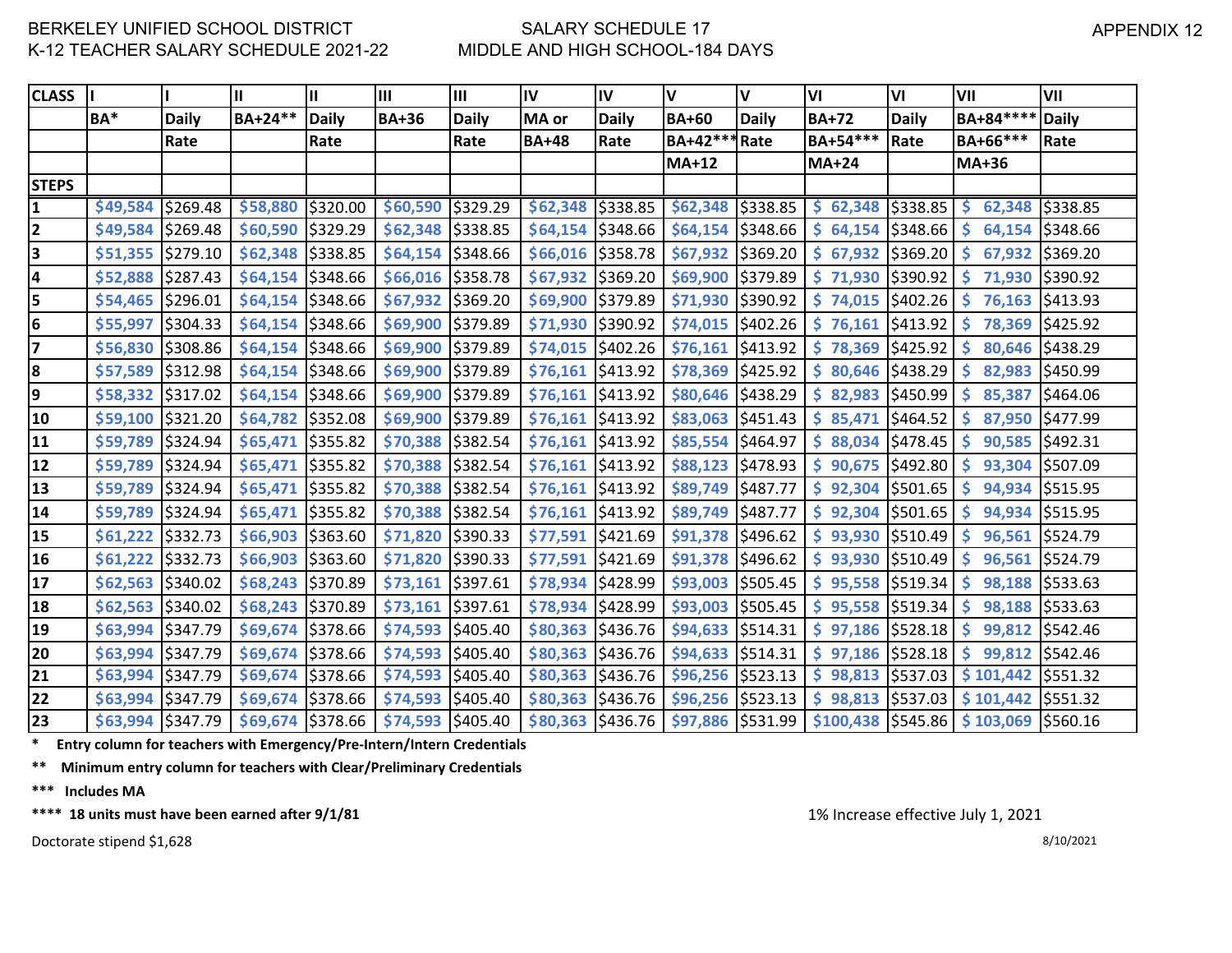### SALARY SCHEDULE 15-185 DAYS 2021-22

| <b>CLASS I</b>          |                     |                  | Ш                   | Ш        | Ш                                                                                 | $\mathbf{III}$ | $\mathsf{IV}$       | IV           | $\mathsf{v}$                                                                                                                                                     | V            | VI                                                                                                | VI              | VII                                                                                                                                                                                                                                                                                | VII          |
|-------------------------|---------------------|------------------|---------------------|----------|-----------------------------------------------------------------------------------|----------------|---------------------|--------------|------------------------------------------------------------------------------------------------------------------------------------------------------------------|--------------|---------------------------------------------------------------------------------------------------|-----------------|------------------------------------------------------------------------------------------------------------------------------------------------------------------------------------------------------------------------------------------------------------------------------------|--------------|
|                         | ΒA                  | <b>Daily</b>     | <b>BA+24</b>        | Daily    | <b>BA+36</b>                                                                      | Daily          | MA or               | <b>Daily</b> | <b>BA+60</b>                                                                                                                                                     | <b>Daily</b> | <b>BA+72</b>                                                                                      | Daily           | BA+84 ****                                                                                                                                                                                                                                                                         | <b>Daily</b> |
|                         |                     | Rate             |                     | Rate     |                                                                                   | Rate           | <b>BA+48</b>        | Rate         | BA+42***                                                                                                                                                         | Rate         | BA+54 ***                                                                                         | Rate            | BA+66***                                                                                                                                                                                                                                                                           | Rate         |
|                         |                     |                  |                     |          |                                                                                   |                |                     |              | <b>MA+12</b>                                                                                                                                                     |              | $MA+24$                                                                                           |                 | <b>MA+36</b>                                                                                                                                                                                                                                                                       |              |
| <b>STEPS</b>            |                     |                  |                     |          |                                                                                   |                |                     |              |                                                                                                                                                                  |              |                                                                                                   |                 |                                                                                                                                                                                                                                                                                    |              |
| 1                       | \$64,241            |                  |                     |          |                                                                                   |                |                     |              |                                                                                                                                                                  |              |                                                                                                   |                 | $\frac{1}{2}$ 5347.25 $\frac{1}{2}$ 54,467 $\frac{1}{2}$ 5402.52 $\frac{1}{2}$ 576,346 $\frac{1}{2}$ 5412.68 $\frac{1}{2}$ 578,282 $\frac{1}{2}$ 5423.15 $\frac{1}{2}$ 5423.15 $\frac{1}{2}$ 5423.15 $\frac{1}{2}$ 78,282 $\frac{1}{2}$ 5423.15 $\frac{1}{2}$ 78,282 $\frac{1}{2}$ |              |
| $\overline{2}$          | \$64,241            | \$347.25         |                     |          | $$76,346$ $$412.68$ $$78,282$ $$423.15$                                           |                | $$80,266$ $$433.87$ |              |                                                                                                                                                                  |              | $\frac{1}{2}$ 80,266 $\frac{1}{2}$ 433.87 $\frac{1}{2}$ 80,266                                    | $$433.87$ \$    | 80,266                                                                                                                                                                                                                                                                             | \$433.87     |
| $\overline{\mathbf{3}}$ | \$66,187            | \$357.77         | \$78,282            |          | $\left  \frac{2423.15}{9.80,266} \right  \left  \frac{2433.87}{9.80,266} \right $ |                | $$82,312$ $$444.93$ |              |                                                                                                                                                                  |              | $$84,424$ $$456.35$ $$84,424$                                                                     | $$456.35$ \$    | 84,424                                                                                                                                                                                                                                                                             | \$456.35     |
| 4                       | \$67,875            | \$366.89         |                     |          | $$80,266$ $$433.87$ $$82,312$ $$444.93$                                           |                |                     |              | $$84,424$ $$456.35$ $$86,590$ $$468.05$ $$88,818$                                                                                                                |              |                                                                                                   | $$480.10$ \$    | 88,818                                                                                                                                                                                                                                                                             | \$480.10     |
| 5                       | \$69,608            | \$376.26         | \$80,266            | \$433.87 | \$84,424   \$456.35                                                               |                | $$86,590$ $$468.05$ |              |                                                                                                                                                                  |              | $\frac{1}{2}$ 88,818 $\frac{1}{2}$ 480.10 $\frac{1}{2}$ 91,113 $\frac{1}{2}$ 492.50 $\frac{1}{2}$ |                 | 93,475                                                                                                                                                                                                                                                                             | \$505.27     |
| 6                       | \$71,301            | \$385.41         |                     |          | $$80,266$ $$433.87$ $$86,590$ $$468.05$                                           |                |                     |              | $$88,818$ $$480.10$ $$91,113$ $$492.50$ $$93,475$                                                                                                                |              |                                                                                                   | $ $505.27$ $ $$ | 95,903                                                                                                                                                                                                                                                                             | \$518.39     |
| 7                       | \$72,212            | \$390.34         | \$80,266            |          | $\left  \frac{2433.87}{2} \right $ \$86,590   \$468.05                            |                |                     |              | $$91,113$ $$492.50$ $$93,475$ $$505.27$                                                                                                                          |              | $\frac{1}{2}$ \$ 95,903 $\frac{1}{2}$ 518.39 \$                                                   |                 | 98,405                                                                                                                                                                                                                                                                             | \$531.92     |
| 8                       | \$73,047            | \$394.85         | \$80,266            |          | $\left  \frac{2433.87}{2} \right $ \$86,590 $\left  \frac{2468.05}{2} \right $    |                | \$93,475   \$505.27 |              |                                                                                                                                                                  |              | $$95,903$ $$518.39$ $$98,405$                                                                     |                 | \$531.92 \$100,976                                                                                                                                                                                                                                                                 | \$545.82     |
| 9                       | \$73,866            | \$399.28         |                     |          | $$80,266$ $$433.87$ $$86,590$ $$468.05$                                           |                | \$93,475   \$505.27 |              |                                                                                                                                                                  |              | $$98,405$ $$531.92$ $$100,976$                                                                    |                 | $ $545.82]$ \$ 103,626                                                                                                                                                                                                                                                             | \$560.14     |
| 10                      | \$74,709            | \$403.83         |                     |          | $$80,962$ $$437.63$ $$86,590$ $$468.05$                                           |                | $$93,475$ $$505.27$ |              |                                                                                                                                                                  |              | $$101,067$ $$546.31$ $$103,716$ $$560.63$ $$106,441$                                              |                 |                                                                                                                                                                                                                                                                                    | \$575.36     |
| 11                      | \$75,466            | <b>IS407.921</b> |                     |          | $$81,713$ $$441.69$ $$87,125$ $$470.95$                                           |                | $$93,475$ $$505.27$ |              |                                                                                                                                                                  |              | $$103,805$ $$561.11$ $$106,536$ $$575.87$ $$109,343$                                              |                 |                                                                                                                                                                                                                                                                                    | S591.04      |
| 12                      | \$75,466            | \$407.92         |                     |          | $$81,713$ $$441.69$ $$87,125$ $$470.95$                                           |                | $$93,475$ $$505.27$ |              |                                                                                                                                                                  |              | $$106,632$ $$576.39$ $$109,439$ $$591.56$ $$112,333$                                              |                 |                                                                                                                                                                                                                                                                                    | \$607.21     |
| 13                      | \$75,466   \$407.92 |                  |                     |          | \$81,713   \$441.69   \$87,125   \$470.95                                         |                | \$93,475   \$505.27 |              |                                                                                                                                                                  |              | $$108,421$ $$586.06$ $$111,232$ $$601.25$ $$114,121$                                              |                 |                                                                                                                                                                                                                                                                                    | \$616.87     |
| 14                      | \$75,466            | \$407.92         |                     |          | $$81,713$ $$441.69$ $$87,125$ $$470.95$                                           |                | \$93,475   \$505.27 |              |                                                                                                                                                                  |              | $$108,421$ $$586.06$ $$111,232$ $$601.25$ $$114,121$                                              |                 |                                                                                                                                                                                                                                                                                    | \$616.87     |
| 15                      | \$77,040            | \$416.43         | $$83,290$ $$450.22$ |          | \$88,698   \$479.45                                                               |                | $$95,051$ $$513.79$ |              | \$110,214                                                                                                                                                        |              | $ $595.75$ $$113,021$                                                                             |                 | $ $610.92]$ \$ 115,913                                                                                                                                                                                                                                                             | \$626.56     |
| 16                      | $$77,040$ $$416.43$ |                  |                     |          | $$83,290$ $$450.22$ $$88,698$ $$479.45$                                           |                |                     |              |                                                                                                                                                                  |              |                                                                                                   |                 | \$95,051  \$513.79   \$110,214  \$595.75   \$113,021  \$610.92   \$115,913  \$626.56                                                                                                                                                                                               |              |
| 17                      | \$78,514            | \$424.40         |                     |          | $$84,765$ $$458.19$ $$90,176$ $$487.44$                                           |                |                     |              | $$96,525$ $$521.76$ $$112,001$ $$605.41$ $$114,811$ $$620.60$ $$117,703$                                                                                         |              |                                                                                                   |                 |                                                                                                                                                                                                                                                                                    | \$636.23     |
| 18                      | \$78,514            | \$424.40         |                     |          | $$84,765$ $$458.19$ $$90,176$ $$487.44$                                           |                | \$96,525   \$521.76 |              |                                                                                                                                                                  |              | $$112,001$ $$605.41$ $$114,811$ $$620.60$ $$117,703$                                              |                 |                                                                                                                                                                                                                                                                                    | \$636.23     |
| 19                      | \$80,089            | \$432.91         |                     |          | $$86,338$ $$466.69$ $$91,749$ $$495.94$                                           |                |                     |              | $\frac{1}{2}$ \$98,098 $\frac{1}{2}$ 530.26 $\frac{1}{2}$ \$113,794 $\frac{1}{2}$ \$15.10 $\frac{1}{2}$ \$116,598 $\frac{1}{2}$ \$630.26 $\frac{1}{2}$ \$119,495 |              |                                                                                                   |                 |                                                                                                                                                                                                                                                                                    | \$645.92     |
| 20                      | \$80,089            | \$432.91         |                     |          | $$86,338$ $$466.69$ $$91,749$ $$495.94$                                           |                | $$98,098$ $$530.26$ |              |                                                                                                                                                                  |              | $$113,794$ $$615.10$ $$116,598$                                                                   |                 | $ $630.26]$ \$ 119,495                                                                                                                                                                                                                                                             | \$645.92     |
| 21                      | \$80,089            | \$432.91         | \$86,338            |          | $ \$466.69 $ \$91,749 $ \$495.94 $                                                |                | \$98,098 \$530.26   |              |                                                                                                                                                                  |              | $$115,580$ $$624.76$ $$118,394$ $$639.97$ $$121,282$                                              |                 |                                                                                                                                                                                                                                                                                    | \$655.58     |
| 22                      | \$80,089            | \$432.91         |                     |          | $$86,338$ $$466.69$ $$91,749$ $$495.94$                                           |                | $$98,098$ $$530.26$ |              |                                                                                                                                                                  |              | $$115,580$ $$624.76$ $$118,394$                                                                   | \$639.97        | \$121,282                                                                                                                                                                                                                                                                          | \$655.58     |
| 23                      | \$80,089            |                  |                     |          |                                                                                   |                |                     |              |                                                                                                                                                                  |              |                                                                                                   |                 | \$432.91  \$86,338  \$466.69  \$91,749  \$495.94  \$98,098  \$530.26  \$117,374  \$634.45  \$120,180  \$649.62  \$123,075                                                                                                                                                          | \$665.27     |

\*\*\* Includes MA

\*\*\*\* 18 units must have been earned after 9/1/81

Doctorate stipend \$1,628

1% Increase effective July 1, 2021 8/10/2021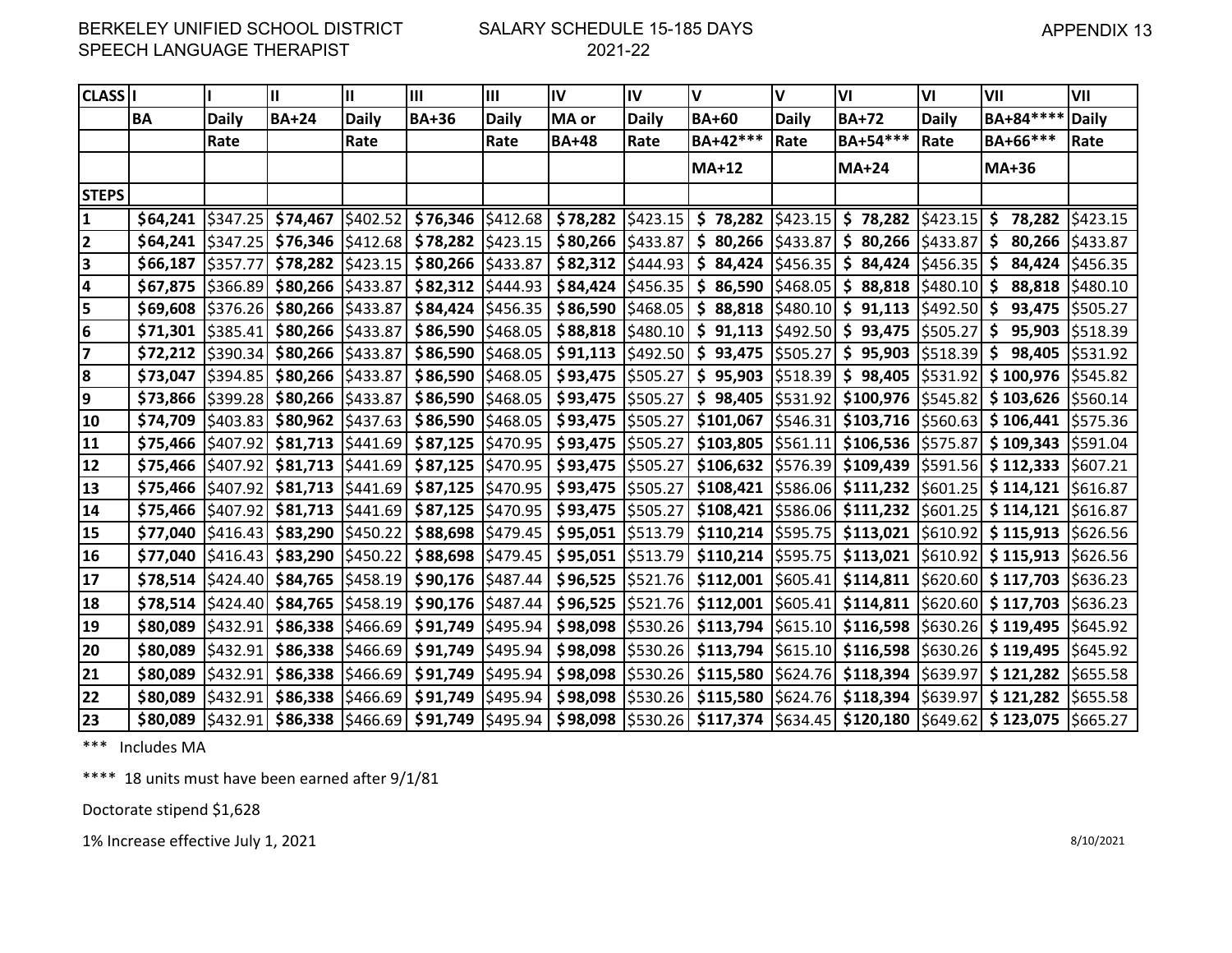# BERKELEY UNIFIED SCHOOL DISTRICT SCHOOL PSYCHOLOGIST SALARY SCHEDULE SALARY SCHEDULE 28- 194 DAYS 2021-22

| <b>Step</b>  |               | <b>PPS Credential</b> |               | PPS and Board Certified Behavior Analyst |
|--------------|---------------|-----------------------|---------------|------------------------------------------|
|              | <b>Annual</b> | Per Diem              | <b>Annual</b> | <b>Per Diem</b>                          |
|              |               |                       |               |                                          |
| 1            | \$<br>82,364  | \$425                 | \$<br>84,912  | \$438                                    |
| $\mathbf{2}$ | \$<br>84,666  | \$436                 | \$<br>87,217  | \$450                                    |
| 3            | \$<br>86,971  | \$448                 | \$<br>89,522  | \$461                                    |
| 4            | \$<br>89,277  | \$460                 | \$<br>91,825  | \$473                                    |
| 5            | \$<br>91,581  | \$472                 | \$<br>94,132  | \$485                                    |
| 6            | \$<br>94,627  | \$488                 | \$<br>97,174  | \$501                                    |
| 7            | \$<br>97,671  | \$503                 | \$<br>100,219 | \$517                                    |
| 8            | \$<br>100,715 | \$519                 | \$<br>103,265 | \$532                                    |
| 9            | \$<br>103,760 | \$535                 | \$<br>106,307 | \$548                                    |
| 10           | \$<br>106,802 | \$551                 | \$<br>109,354 | \$564                                    |
| 11           | \$<br>110,007 | \$567                 | \$<br>112,634 | \$581                                    |
| 12           | \$<br>113,305 | \$584                 | \$<br>116,012 | \$598                                    |

1.Current and newly hired School Psychologists will be placed on the scale according to how many years they have completed working as certificated School Psychologists in the State of California. For example, a psychologist is placed on Step 1 with no School Psychologist experience and Step 12 with at least 11 years of School Psychologist experience (an individual must work as a School Psychologist at least 75% of a school year to count).

Newly hired Behavior Analysts who hold a Board Certified Behavior Analyst (BCBA) at the time of hire and has an Education Specialist credential, but does not hold a PPS credential , will be placed on the PPS scale according to how many years they have completed working as a teacher or a Behavior Analyst. For example, a Behavior Analyst who has worked 10 years as a teacher and 4 years as a behavior analyst would be placed on Step 12 of the PPS schedule.

2.The work year shall be 194 days for both School Psychologists and Behavior Analysts. The number of days worked before the first day of school and beyond the last day of school shall be arranged between the psychologists/behavior analysts and the appropriate administrators. While school is in session, the calendar approved by BUSD and BFT shall be followed.

3.The parties agree that the requirements of the Behavior Analyst Certification Board shall be met to be considered a Board Certified Behavior Analyst. Should BUSD choose to hire a new Behavior Analyst that has a BCBA and an additional credential that is not an Educational Specialist credential, the District and the Union will meet and confer.

#### **School Psychologist Interns:**

1.The Workdays section of the Agreement applies to the extent that the School Psychologist Interns work 8 hours per day, 4 days per week as 10 month support employees and work 140 days per year.

2.The School Psychologist Interns will be paid \$28,321 per year for .80 FTE. This stipend will be modified by future agreements. School Psychologist Interns are STRS members but not eligible for health and dental benefits.